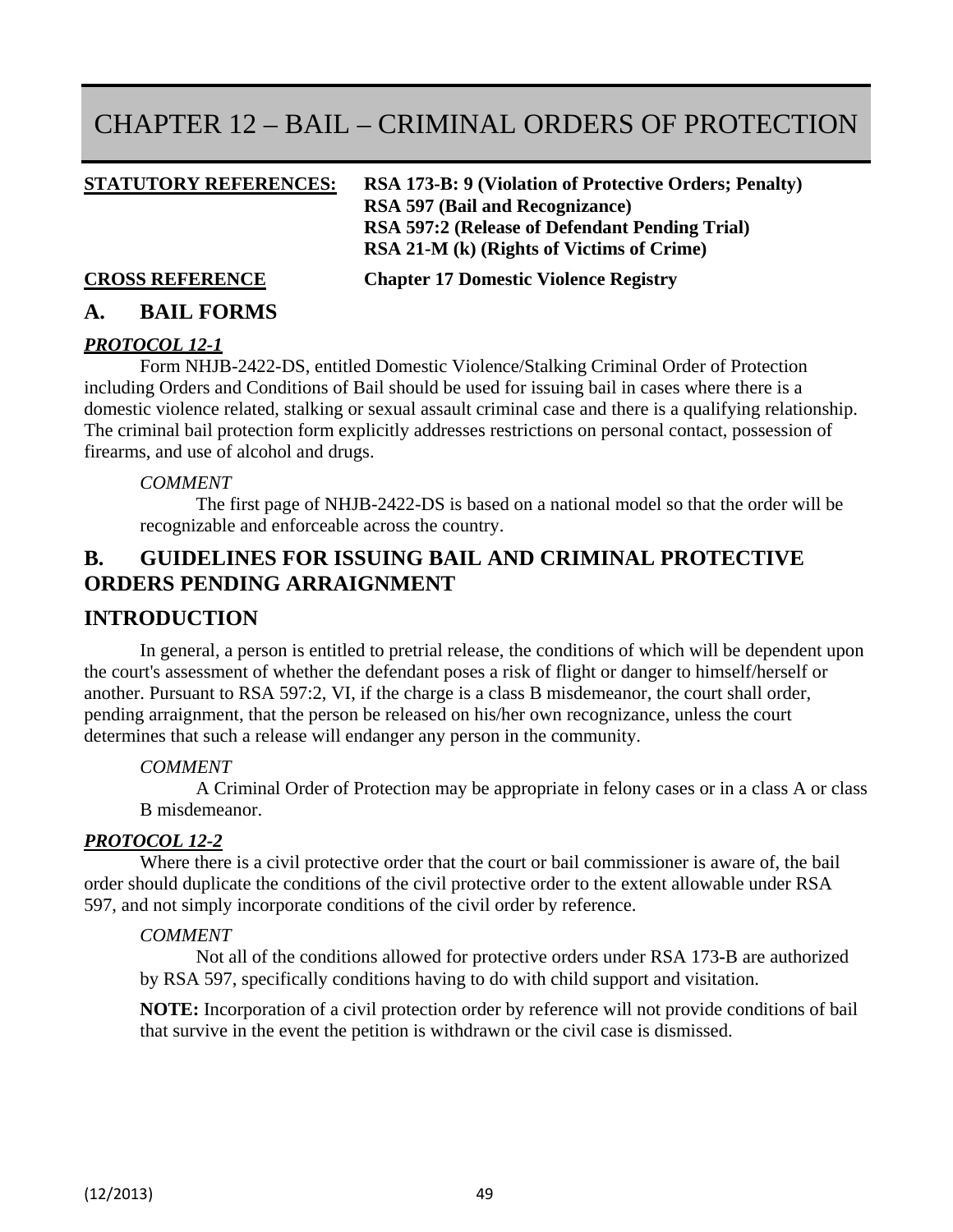#### *PROTOCOL 12-3*

When determining whether a criminal protective order should be issued with bail in domestic violence cases, the judge or bail commissioner shall talk with the representative from the arresting agency to make an assessment about the nature of the case. Specifically, inquiry should be made as to the facts of the case, including relationship of the parties, current charges and information from the scene. Conditions of bail are extremely important in those cases in which the defendant is entitled to pretrial release.

**NOTE:** If the bail will include conditions of release that restrain the defendant from committing acts of abuse, and prohibit harassing, stalking or threatening the victim, or engaging in conduct which would place the victim in reasonable fear of bodily injury; **and** the defendant and the victim are married, divorced, separated, cohabit or have cohabitated as a spouse, parent or guardian or someone similarly situated as a spouse parent or guardian, or they have a child in common then the criminal protective order should be used.

#### *PROTOCOL 12-4*

RSA 597:2, III-a specifically authorizes the court or justice (this includes bail commissioners) to order preventive detention without bail, or to impose alternative restrictive conditions such as electronic monitoring, in cases involving domestic violence related offenses, where there is clear and convincing evidence that the defendant poses a danger to another.

#### *COMMENT*

RSA 597:2 encourages an in depth assessment and analysis of whether the defendant in a domestic violence case poses a danger. The statute lists seven examples of conduct to be considered by the court as evidence that the defendant poses a danger. They are:

- a. Threats of suicide;
- b. Acute depression;
- c. History of violating protective orders;
- d. Possessing or attempting to possess a deadly weapon in violation of an order;
- e. Death threats or threats of possessiveness toward another;
- f. Stalking; and
- g. Cruelty to or violence directed towards pets.

Research has shown that each of these listed factors may be a strong indicator of future violence or lethality.

Other risk factors identified by the Domestic Violence Fatality Review Committee of the Governor's Commission on Domestic and Sexual Violence that the court or bail commissioner may want to consider are:

- a. Escalation of physical violence;
- b. Escalation of other forms of abuse;
- c. Sexual abuse of the victim;
- d. Recent acquisition or change in use of weapons;
- e. Suicidal ideation, threats or attempts;
- f. Homicidal ideation, threats or attempts;
- g. Change in alcohol or other drug use/abuse;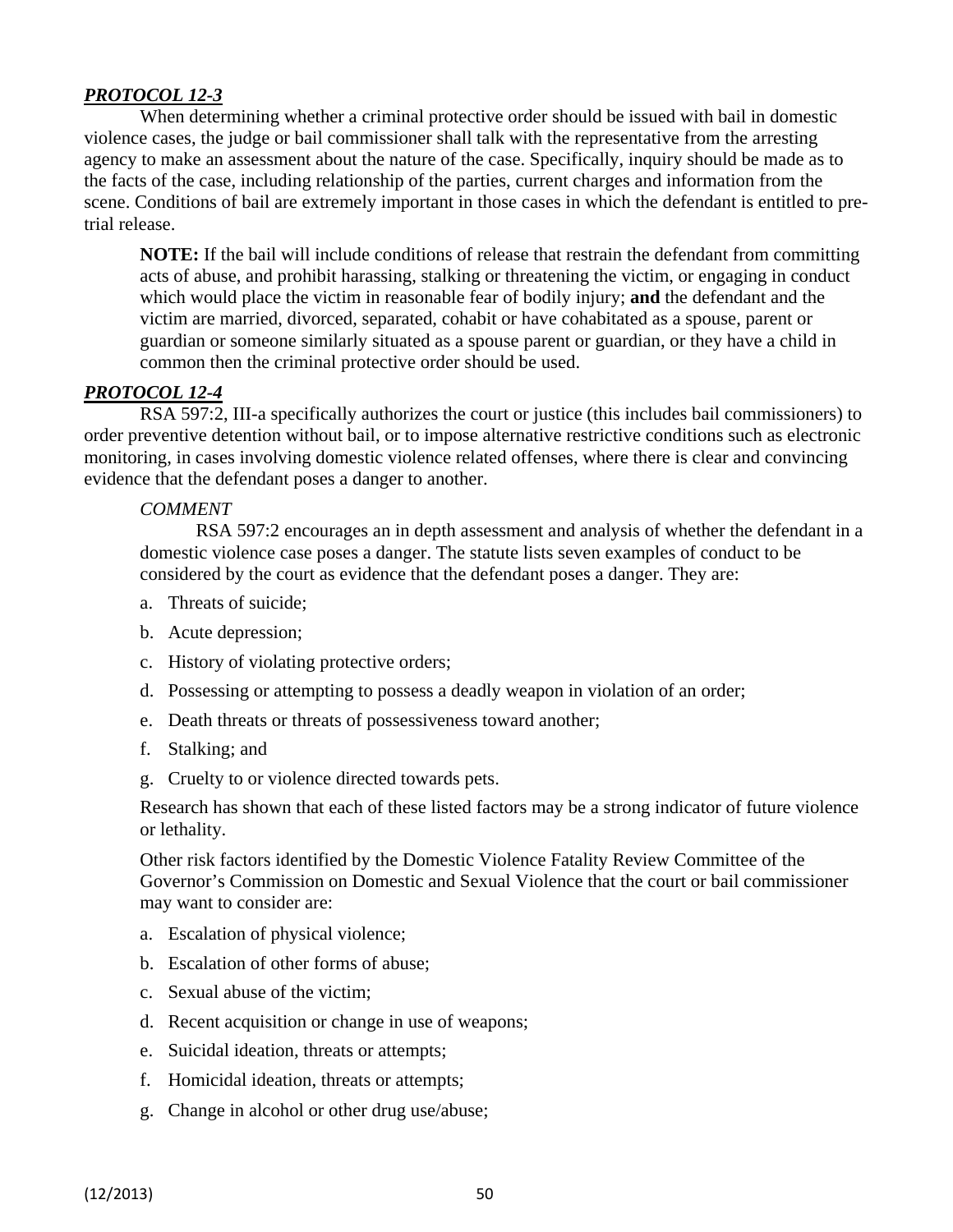- h. Stalking or other surveillance/monitoring behavior;
- i. Centrality of the victim to the perpetrator ("he/she's all I have");
- j. Jealousy/obsessiveness about, or preoccupation with, the victim;
- k. Mental health concerns connected with violent behavior;
- l. Other criminal behavior or injunctions (e.g., resisting arrest);
- m. Increase in personal risk taking (e.g., violation of restraining orders);
- n. Interference with the victim's help-seeking attempts (e.g., pulling a phone jack out of the wall);
- o. Imprisonment of the victim in the home;
- p. Symbolic violence including destruction of the victim's property or harming pets;
- q. The victim's attempt to flee the batterer or to terminate the relationship;
- r. Batterer's access to the victim or the victim's family;
- s. Pending separation, divorce or custody proceedings; and
- t. Recent termination from employment.

#### *PROTOCOL 12-5*

Preventive detention at the time of arrest may be authorized by a bail commissioner if there has been a domestic violence-related criminal matter, i.e., where a person is charged with any offense listed in RSA 173-B: I (assault, reckless conduct, criminal threatening, sexual assault, interference with freedom, destruction of property, unauthorized entry, or harassment).

#### *PROTOCOL 12-6- Mandatory Detention*

When a defendant is arrested for violation of a protective order issued pursuant to RSA 173-B or RSA 633:3-a, the defendant **must be detained until arraignment**, pursuant to RSA 173-B: 9, I (a). It is not necessary for the bail commissioner to write a bail order in these cases.

**NOTE:** The bail commissioner should remind the law enforcement agency to contact the court for arraignment.

## **C. ENTRY OF ORDERS BY BAIL COMMISSIONERS**

#### *PROTOCOL 12 -7*

All such bail and criminal protective orders issued by bail commissioners shall be filed with the court (this may be done by fax) before the end of the next business day.

## **D. BAIL CONSIDERATIONS AT ARRAIGNMENT**

In addition to the Protocols above, the following Protocols should be employed at arraignment.

#### *PROTOCOL 12-8*

The judge shall review the criminal order of protection at the time of arraignment. After the judge's review of the order, it will become final for purposes of disqualifying the defendant from purchasing a firearm under federal law; the box on the first page of the order should be checked by the judge. Minor changes to the order of protection should be legibly handwritten on the bail order, signed and dated. If the judge makes major changes to the content of the order, the new order should be issued. This order will have the same PNO number as the previous order.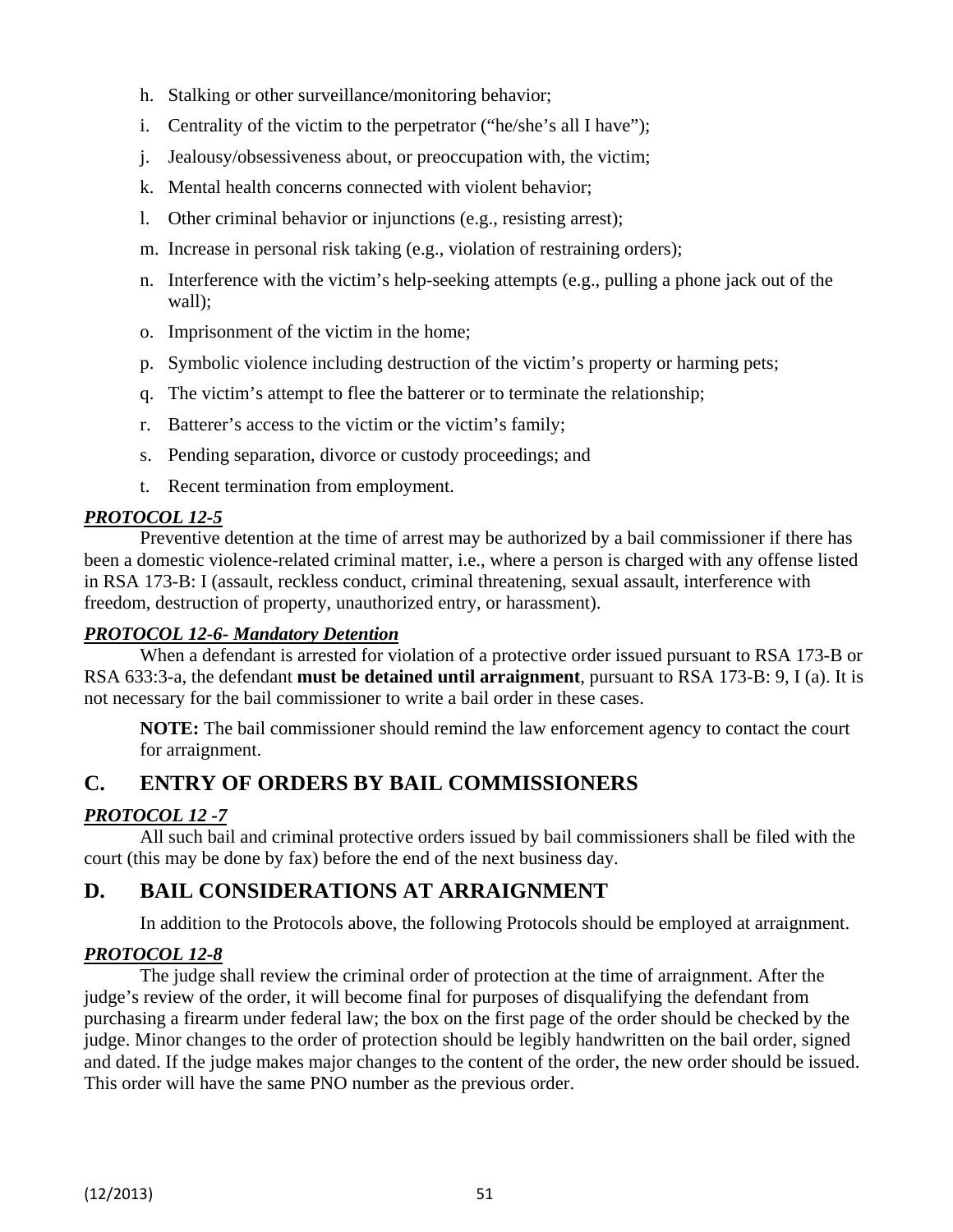#### *COMMENT*

Amendments to the "no contact" provision of the order make it difficult for law enforcement to enforce. If the modification to the order includes contact between the defendant and the victim the court should consider vacating the CBPO and issuing regular bail

#### *PROTOCOL 12-9*

Whenever possible, the prosecuting agency should be asked to provide a hard copy of the following documents: The defendant's criminal history, including NH criminal record check; NH license check; motor vehicle history; domestic violence restraining order history, if known; Triple I check (interstate); and FBI criminal check. The judge should make a note in the court file whether the documents were presented. In any event, the court should require the law enforcement officer to at least make an oral presentation of the defendant's criminal record. In the event that the defendant was arrested without a warrant and detained the offer of proof should be accompanied by an affidavit (known as a Gerstein affidavit (Gerstein v. Pugh, 420 U.S. 103 (1975)).

#### *PROTOCOL 12-10*

In domestic violence-related criminal cases, all courts must perform a search of their own records to determine the existence of any current or expired domestic violence restraining orders that may be relevant to the inquiry on the issue of safety or preventive detention and to guarantee that any outstanding orders are consistent in their terms.

#### *PROTOCOL 12-11*

Preventive detention without bail *may* be ordered by the court at arraignment in the following circumstances:

- a. If there has been a violation of a domestic violence protective order issued pursuant to RSA 173-B, RSA 633-3-a, RSA 458:16, III, or RSA 461-A and there is clear and convincing evidence the person poses a danger to another; or
- b. If there has been a domestic violence-related criminal matter, i.e. where a person is charged with any offense listed in RSA 173-B:1, I (assault, reckless conduct, criminal threatening, sexual assault, interference with freedom, destruction of property, unauthorized entry, or harassment).

#### *COMMENT*

Judges are reminded that it may be appropriate to grant a civil protective order, if requested by a petitioner, in addition to the criminal protective order even if a defendant is held without bail, because of the additional protection available under an order issued pursuant to RSA 173-B.

#### *PROTOCOL 12-12*

After a determination of dangerousness, the court must assess the recidivism risk by inquiring about past violation of domestic violence orders or related offenses. The court must also assess the risk of flight by inquiring about attachment to the community and residential history.

#### *PROTOCOL 12-13*

As an alternative to preventive detention, the court may issue a criminal order of protection with restrictive conditions including, but not limited to, electronic monitoring and supervision.

#### *COMMENT*

Electronic monitoring is not available in all sections of the state. It is generally coordinated by the Department of Corrections, Probation and Parole, at a cost to the defendant. Before imposing electronic monitoring as a condition of release, the court should obtain assurances from the Department of Corrections, or other bail monitoring services, that such monitoring is available.